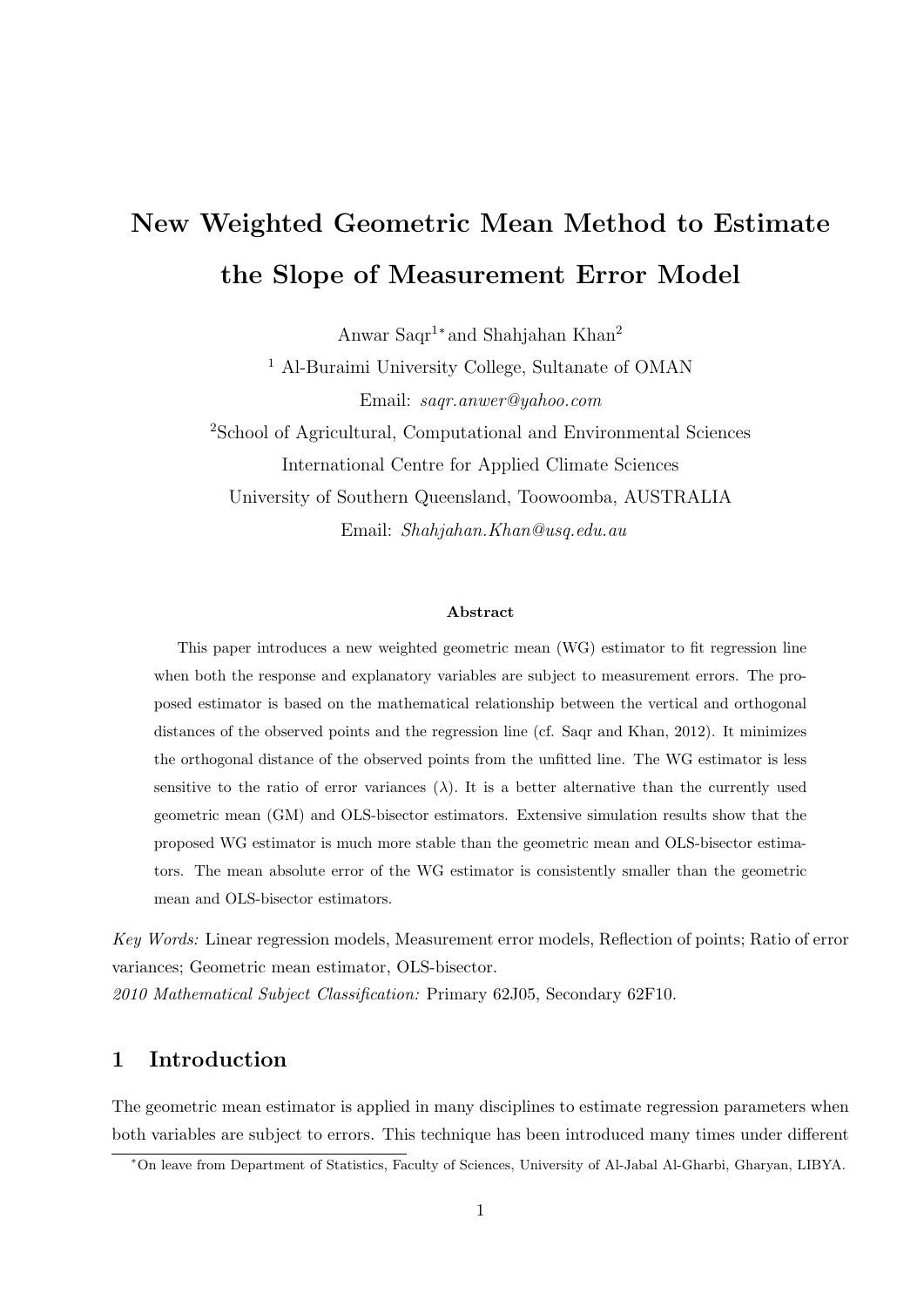name such as reduced major axis, or least products regression (cf Ludbrook, 2010). In spite of its popular use there are criticisms about its over sensitively on the ratio of error variances  $\lambda$ .

Dent (1935) suggested the geometric mean functional relationship estimator to be a solution of the likelihood equations when there is no additional information in the case of the normal functional model (cf Cheng and Ness, 1999, p. 43). This estimator is called geometric mean (GM) estimator, because it is the geometric mean of the least squares coefficients for the regression of the observed (manifest) response (*y*) variable on the observed explanatory variable (*m*) and the reciprocal of that for *m* on *y.*

Halfon (1985) and Draper and Yang (1997) pointed out that the geometric mean estimator minimizes the vertical and horizontal distances between the observed points and the regression line. Jolicoeur (1975) stated that it is difficult to interpret the meaning of the slope of the geometric mean regression. Isobe et al. (1990) examined five different methods, and pointed out that the OLS bisector (OLS-b) estimator is the best method to use, when there is no basis to distinguish between the explanatory and response variables.

The problem of measurement error or error-in-variable has a long history in statistics (see Adcock, 1877; Fuller, 2006; and Cheng and Ness, 1999, and the references therein) and has received growing attention from many statisticians and econometricians (see Johnston, 1972; and Maddala, 2001). Measurement error (ME), as its name implies, is the result of recording values that are randomly different from the actual values. The basic theory of regression analysis assumes that the explanatory variable is measured without error. Unfortunately, real data are seldom observed directly, especially in economics, finance, agriculture, medical and physical sciences, and social sciences without any errors. It is well known that the presence of measurement error in the explanatory variable makes the ordinary least squares (OLS) method inappropriate in large as well as small samples. Measurement error can seriously distort inference when they are not taken into account explicitly. Simple OLS estimates indicate substantial decreasing returns to scale, but are subject to the usual attenuation bias. In general, presence of measurement error produces biased and inconsistent OLS estimators (cf Cheng and Ness, 1999, p. 3).

There are many researchers such as Wald (1940), Bartlett (1949), Durbin (1954), Riggs et al., (1978) and Saqr and Khan (2011, 2012) considered fitting regression line when both variables are subject to error. Burr (1988) considered error in explanatory variable for the binary responses model. Freedman et al. (2004) suggested a reconstructed moment base method to deal with error in the explanatory variable. The problem of error in both explanatory and response variables was considered by Geary (1942), Madansky (1959) and Halperin (1961). Geary (1942, 1943, 1948 and 1949) wrote a series of papers on the method of moments. The method of moments has been done by Pal (1980), van Montfort et al., (1987), van Montfort (1989) and Cragg (1997). Their work centres on how to find the optimal estimators based on higher moments. Reiersol (1950) pointed out that the parameters of the measurement error model are identifiable if the cumulant  $k(r, s)$  of the joint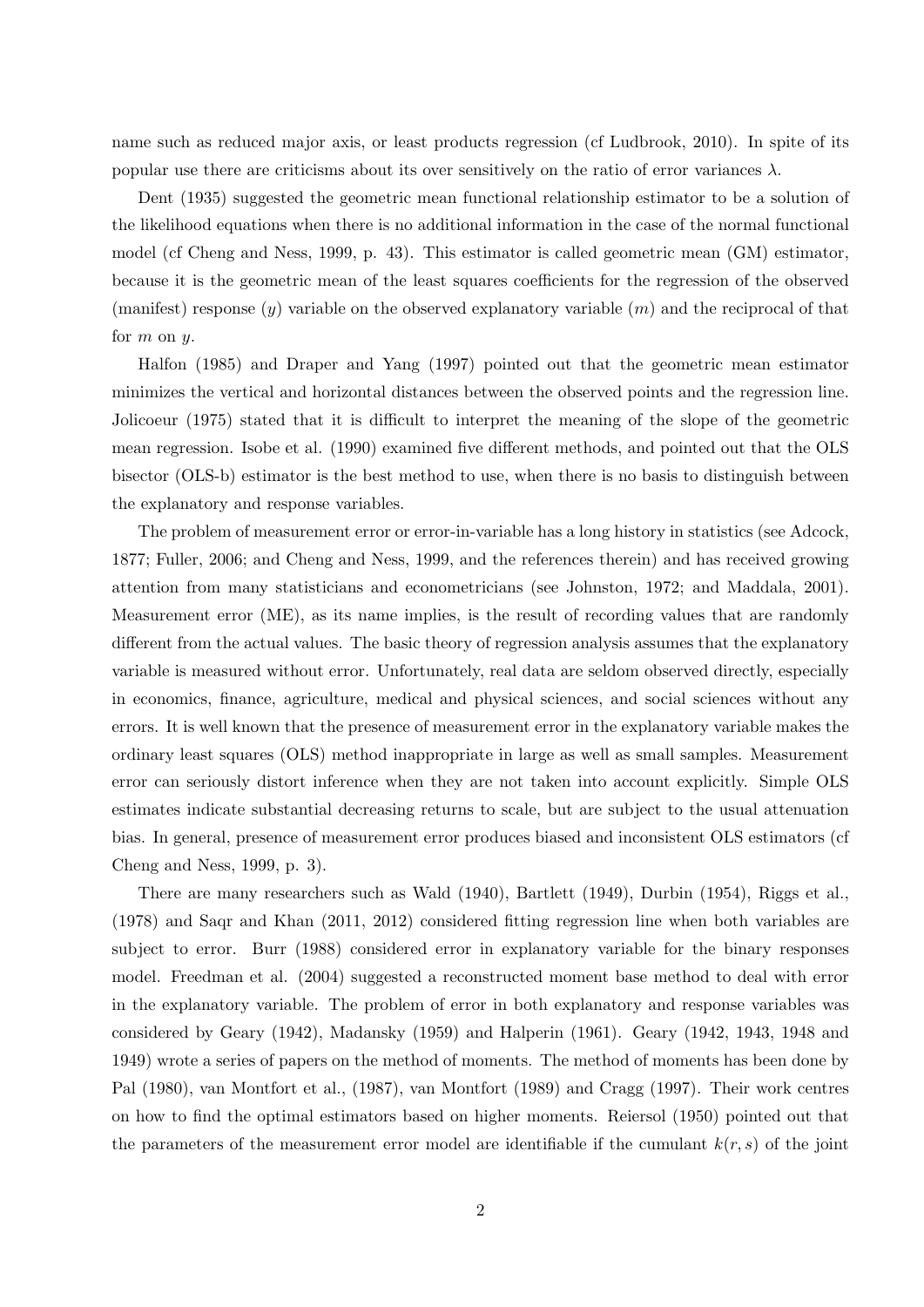distribution function of the manifest response variable *y* and the manifest explanatory variable *m* is exist a nonzero, and finite or infinite with  $r = 1$  and  $s > 1$  or opposite.

The purpose of this paper is provide a new estimator to fit regression line when both variables are subject to measurement errors. The proposed weighted geometric mean estimator is a better alternative than the geometric mean estimator and OLS-bisector estimator. The WG estimator is based on the mathematical relationship between the vertical and orthogonal distances of the observed points and the regression line. It minimizes the orthogonal distance from unfitted line, and is less sensitive to the ratio of error variances  $(\lambda)$ . The simulation results show that the proposed estimator is much closer to the true slope than the geometric mean and OLS-bisector estimators. Here we use the mean absolute error (MAE) instead of the root mean squared error (RMSE) because MAE is regularly employed in model evaluation studies. Willmott and Matsuura (2005) pointed out that the RMSE is not a good indicator of average model performance and might be a misleading indicator of average error, whereas the MAE is a better indicator to describe average model-performance error and inter-comparisons of average model performance error should be based on MAE.

In the next section the measurement error regression model is introduced. Section 3 presents the mathematical relationship between the vertical and orthogonal distances of the observed points from both fitted and unfitted regression line. The geometric mean estimator and deriving this estimator are provided in Sections 4. The proposed weighted geometric mean estimator is introduced in Section 5. The simulation studies, and the concluding remarks are included in Sections 6 and 7.

# **2 Measurement error models**

In the conventional notation, let x be the true measurement on the explanatory variable which is otherwise known as the *latent* variable. In the presence of measurement error the observed value of the latent variable is different from *x*. Let *m* be the observable or *manifest* variable of the explanatory variable. Similarly let  $\eta$  be the true value of the response variable and *y* be the manifest response variable.

If the *latent* variables  $x_j$  and  $\eta_j$  are measured without error then their linear relationship without the equation error is expressed as

$$
\eta_j = \beta_0 + \beta_1 x_j, \quad j = 1, 2, \dots, n. \tag{2.1}
$$

If there is error in both response and explanatory variables, the actual observed values of *m* and *y* are not the true values, and we define

$$
m_j = x_j + u_j
$$
, and  $y_j = \eta_j + e_j$   $j = 1, 2, ..., n,$  (2.2)

where *η<sup>j</sup>* is the *j*th realisation of the *latent* response variable, *x<sup>j</sup>* is the *j*th value of the *latent* explanatory variable,  $e_j$  is the measurement error in the response variable and  $u_j$  is the measurement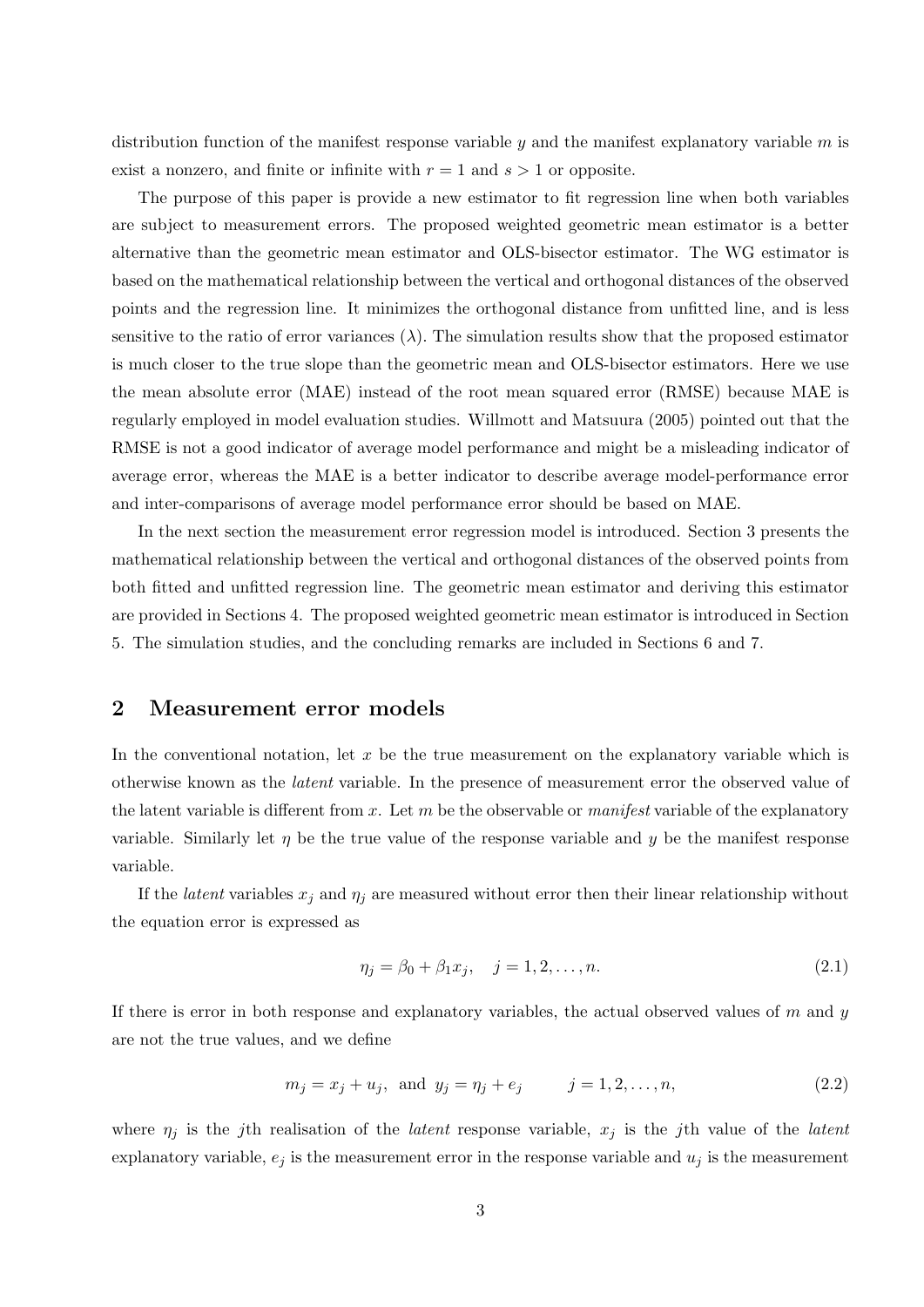error in the explanatory variable. It is assumed that,

$$
e_j \sim N(0, \sigma_e^2), u_j \sim N(0, \sigma_u^2), \text{ and } cov(u, e) = 0.
$$
 (2.3)

Note that  $m_j$  is a random variable which is assumed to be distributed as  $N(\mu_m, \sigma_{mm})$ . The model with the fixed *x* is called the *functional model*, whereas, the model with independent and identically distributed random variable *x* is called *structural model*. The later is considered in this paper.

The simple regression model with measurement error in both variables and without equation error is known as the standard measurement error model, which can be expressed as

$$
y_j = \beta_0 + \beta_1 m_j + v_j, \quad j = 1, 2, \dots, n,
$$
\n(2.4)

where  $v_j = e_j - \beta_1 u_j$ , and

$$
\sigma_v^2 = \sigma_e^2 + \beta_1^2 \sigma_u^2. \tag{2.5}
$$

Note in equation (2.4)  $m_j$  and  $v_j$  are not independent, and hence least squares method is not valid for the above model. The ordinary least squares (OLS) estimator of the regression parameters is inappropriate (biased and inconsistent) in the presence of measurement error (see Johnston, 1972, p. 284).

## **3 Relationship between the vertical and orthogonal distances**

It is well known that there are different approaches to minimize the vertical, horizontal, orthogonal, or both orthogonal and horizontal distances in regression analysis. The ordinary least squares method works on the basis of minimizing the vertical distance when there are no measurement errors. Inverse least squares method minimizes the horizontal distance when there is measurement error only in the explanatory variable. The orthogonal regression approach suggests to minimize the orthogonal distance under the assumption that the ratio of error variances is equal to one, that is,  $\lambda = \sigma_e^2 \sigma_u^{-2} = 1$ . The maximum likelihood estimator minimizes both the horizontal and orthogonal distances when *λ* is known.

It is crucial to note the difference between the distance of the observed point from the fitted line, unfitted line, and unobserved point. Although, many authors use distance between the observed point and regression line without being specific. This issue is crucial when there are measurement errors in both variables. This section introduces the mathematical relationship between the vertical and orthogonal distances of the observed points and the fitted regression line.

Let  $(m_j, y_j)$  be the observed point and  $(x_j, \eta_j)$  be the corresponding unobserved point. Then the fitted line is given by

$$
\eta_j = \beta_0 + \beta_1 x_j, \quad j = 1, 2, \dots, n. \tag{3.1}
$$

Note that all the true points  $(x_j, \eta_j)$  are on the fitted line (3.1), because there is no equation error in the model.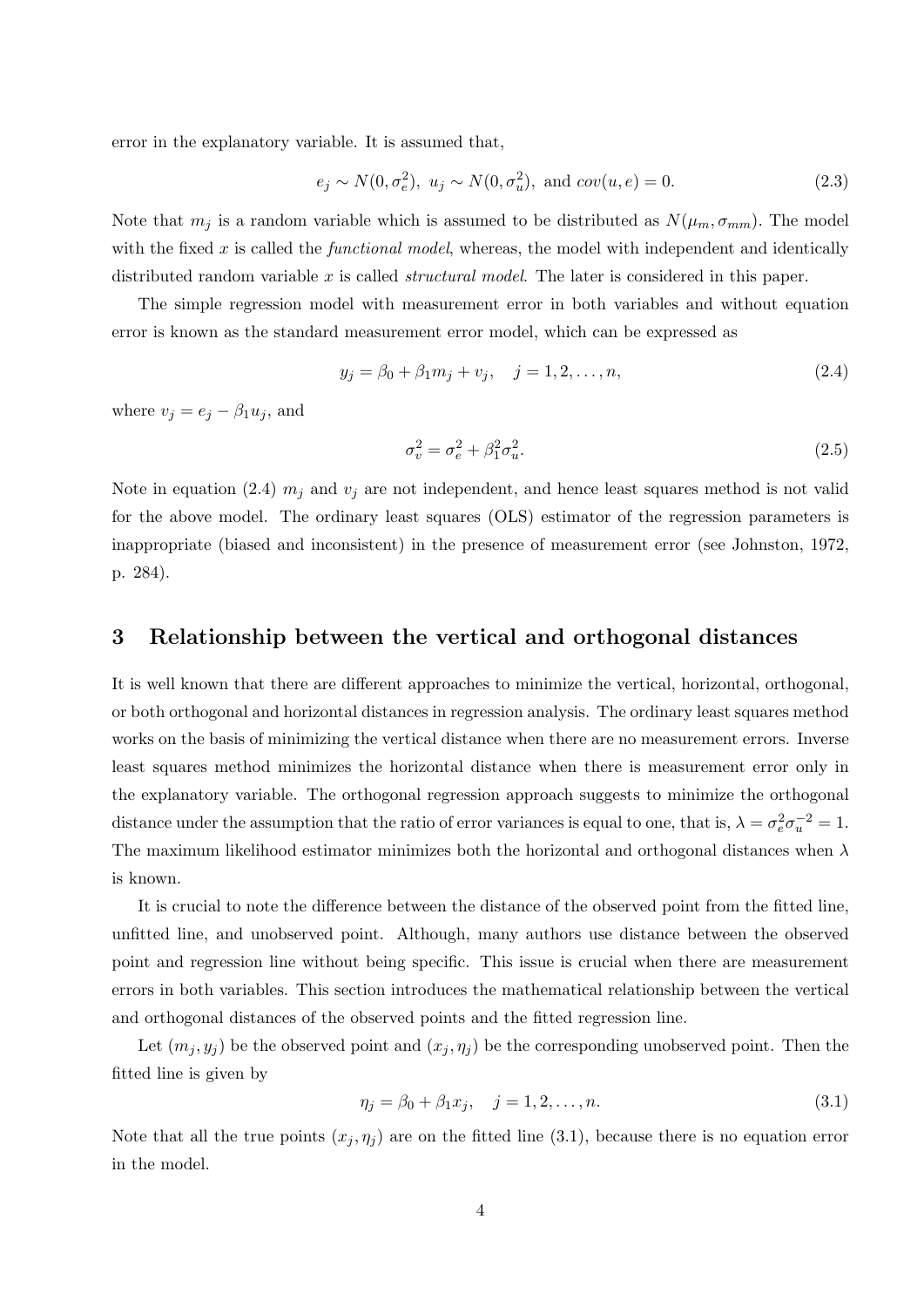Now we define the reflection point  $(m_j^*, y_j^*)$  of the observed point  $(m_j, y_j)$  about the fitted line  $(3.1)$  as follows:

$$
m_j^* = m_j \cos 2\psi + (y_j - \beta_0) \sin 2\psi,\tag{3.2}
$$

$$
y_j^* = m_j \sin 2\psi - (y_j - \beta_0) \cos 2\psi + \beta_0, \tag{3.3}
$$

where  $\psi = \tan^{-1}\beta_1$ , and  $\beta_0$ , and  $\beta_1$  are the regression parameters. For details on reflection of points please see Vaisman (1997, p. 164-169). Details on the reflection method is found in Saqr and Khan (2012a, 2016). However, the formulas (3.2) and (3.3) can be rewritten for sample statistics as follows:

$$
m_j^* = m_j \cos 2\hat{\psi} + (y_j - \hat{\beta}_0) \sin 2\hat{\psi},
$$
\n(3.4)

$$
y_j^* = m_j \sin 2\hat{\psi} - (y_j - \hat{\beta}_0) \cos 2\psi + \hat{\beta}_0, \tag{3.5}
$$

where  $\hat{\psi} = \tan^{-1}\hat{\beta}_1$ , and  $\hat{\beta}_0$ , and  $\hat{\beta}_1$  are the coefficients of estimated regression model without measurement error i.e  $\hat{\eta}_j = \hat{\beta}_0 + \hat{\beta}_1 x_j$ ,  $j = 1, 2, ..., n$ .

*Theorem 3.1 The* reflection *variable*  $m_j^*$  *is an unbiased measure of both manifest*  $m_j$  *and* latent  $x_j$ *explanatory variables, that is, under expectation*

$$
\bar{m}^* = \bar{m} = \bar{x}.
$$

**Proof**: From (3.4) taking sum over *j*, we get

$$
\sum_{j=1}^{n} m_{j}^{*} = \sum_{j=1}^{n} m_{j} \cos 2\hat{\psi} + \sum_{j=1}^{n} y_{j} \sin 2\hat{\psi} - n\hat{\beta}_{0} \sin 2\hat{\psi}
$$
\n
$$
= \sum_{j=1}^{n} m_{j} \cos 2\hat{\psi} + \sum_{j=1}^{n} y_{j} \sin 2\hat{\psi} - \sum_{j=1}^{n} y_{j} \sin 2\hat{\psi} + \hat{\beta}_{1} \sum_{j=1}^{n} m_{j} \sin 2\hat{\psi}
$$
\n
$$
= \sum_{j=1}^{n} m_{j} \cos 2\hat{\psi} + \hat{\beta}_{1} \sum_{j=1}^{n} m_{j} \sin 2\hat{\psi} = \sum_{j=1}^{n} m_{j} (\cos 2\hat{\psi} + \hat{\beta}_{1} \sin 2\hat{\psi})
$$
\n
$$
= \sum_{j=1}^{n} m_{j} (\cos^{2} \hat{\psi} - \sin^{2} \hat{\psi} + \frac{\sin \hat{\psi}}{\cos \hat{\psi}} (\sin \hat{\psi} \cos \hat{\psi})) = \sum_{j=1}^{n} m_{j} (\cos^{2} \hat{\psi} + \sin^{2} \hat{\psi})
$$
\n
$$
= \sum_{j=1}^{n} m_{j}.
$$

Multiplying both sides by  $\frac{1}{n}$ , we get

$$
\sum_{j=1}^{n} \frac{m_j^*}{n} = \sum_{j=1}^{n} \frac{m_j}{n},
$$

where  $m_j = x_j + u_j$ , and  $u_j \sim N(0, \sigma_u^2)$ , hence

$$
\bar{m}^* = \bar{m} = \bar{x}.\tag{3.6}
$$

Finally  $E(\bar{m}^*) = E(\bar{m}) = E(\bar{x})$ . Similarly, it can be shown that  $E(\bar{y}^*) = E(\bar{y}) = E(\bar{\eta})$ .

For simplicity, we consider that the relationships between the orthogonal and vertical distance of the observed point  $(m_j, y_j)$  and the fitted line  $(\eta_j = \beta_0 + \beta_1 x_j)$  as a first case. While the second case is related to the relationship between the orthogonal and vertical distance of the observed point  $(m_j, y_j)$  and unfitted line  $(\hat{y}_j = \hat{\beta}_{0m} + \hat{\beta}_{1m} m_j)$ .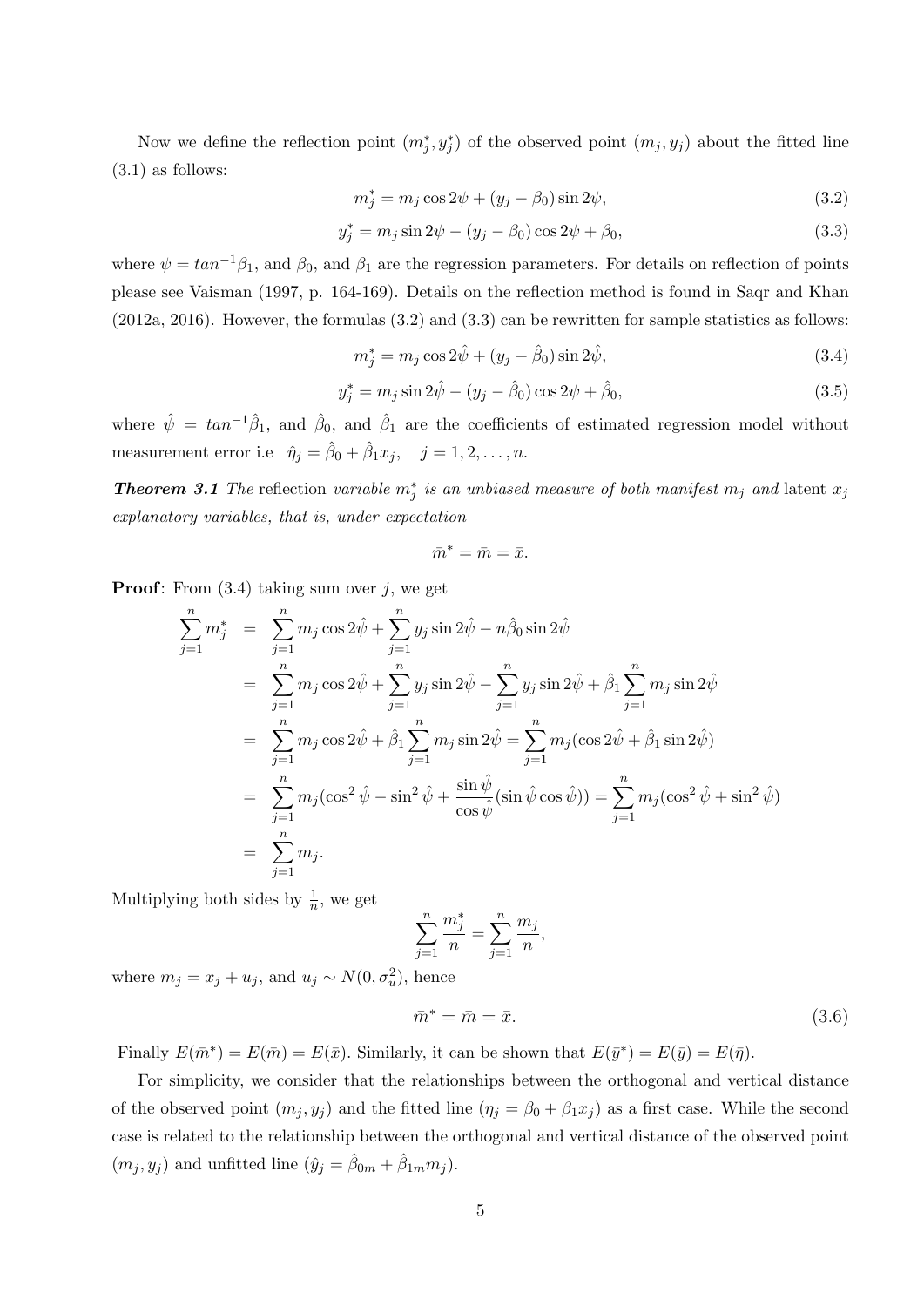#### **3.1 Fitted line case (True model)**

It is well known from the properties of the reflection process that the reflection line (i.e. the fitted line) is a bisector and orthogonal on the distance between the observed point  $(m_j, y_j)$  and its reflection point  $(m_j^*, y_j^*)$ . Then the half of the square distance between the observed point  $(m_j, y_j)$  and its reflection point  $(m_j^*, y_j^*)$  will equal the orthogonal distance square  $(Od_j^2)$  between the observed point  $(m_j, y_j)$  and the fitted line. It is given by

$$
Od_j = \frac{1}{2}\sqrt{(m *_{j} - m_{j})^{2} + (y_{j}^{*} - y_{j})^{2}}.
$$
\n(3.7)

Then from (3.2) and (3.3) the orthogonal distance square  $(Od_j^2)$  is given by

$$
Od_j^2 = \frac{1}{4} \left[ (2m_j \sin^2 \psi + y_j \sin 2\psi - \beta_0 \sin 2\psi)^2 + (m_j \sin 2\psi - 2y_j \cos^2 \psi + 2\beta_0 \cos^2 \psi)^2 \right],
$$
  
from (2.1) and (2.2) we get  $m_j = x_j + u_j$ ,  $y_j = \eta_j + e_j = \beta_0 + \beta_1 x_j + e_j$ , and  $\beta_1 = \frac{\sin \psi}{\cos \psi}$  so  

$$
Od_j^2 = \frac{1}{4} \left[ (2(x_j + u_j) \sin^2 \psi + (\beta_0 + \beta_1 x_j + e_j) \sin 2\psi - \beta_0 \sin 2\psi)^2 \right]
$$

$$
+ \frac{1}{4} \left[ ((x_j + u_j) \sin 2\psi - 2(\beta_0 + \beta_1 x_j + e_j) \cos^2 \psi + 2\beta_0 \cos^2 \psi)^2 \right]
$$

$$
= \frac{1}{4} \left[ (-2m_j \sin^2 \psi + \beta_1 x_j \sin 2\psi + e_j \sin 2\psi)^2 + (m_j \sin 2\psi - 2\beta_1 x_j \cos^2 \psi - 2e_j \cos^2 \psi)^2 \right]
$$

$$
= \frac{1}{4} \left[ (2u_j \sin^2 \psi - e_j \sin 2\psi)^2 + (u_j \sin 2\psi - 2e_j \cos^2 \psi)^2 \right]
$$

$$
= \frac{1}{4} \left[ u_j^2 (4\sin^4 \psi + \sin^2 2\psi) - 4u_j e_j (\sin 2\psi \sin^2 \psi + \sin 2\psi \cos^2 \psi) + e_j^2 (4\cos^4 \psi + \sin^2 2\psi) \right]
$$

$$
= u_j^2 \sin^2 \psi - u_j e_j \sin 2\psi + e_j^2 \cos^2 \psi.
$$

From (2.3)  $E(u_j) = E(e_j) = 0$  and  $E(u_j e_j) = 0$  then

$$
E(Od_j^2) = E(u_j^2)sin^2\psi + E(e_j^2)cos^2\psi.
$$

From (4.1) that  $E(m_j^* - m_j) = E(y_j^* - y) = 0$  then the variance of  $Od_j$  is

$$
\sigma_{Od}^2 = \sigma_u^2 sin^2 \psi + \sigma_e^2 cos^2 \psi.
$$

From (2.5), and  $\beta_1^2 = \sin^2 \psi \cos^{-2} \psi$ , the above variance becomes

$$
\sigma_{Od}^2 = (\sigma_e^2 + \sigma_u^2 \frac{\sin^2 \psi}{\cos^2 \psi}) \cos^2 \psi = (\sigma_e^2 + \beta_1^2 \sigma_u^2) \cos^2 \psi.
$$

Then the relationship between the variance of the orthogonal distance and the variance of vertical distance is given by

$$
\sigma_{Od}^2 = \sigma_v^2 \cos^2 \psi = \frac{\sigma_v^2}{1 + \beta_1^2},\tag{3.8}
$$

where  $\sigma_v^2 = \sigma_e^2 + \beta_1^2 \sigma_u^2$ , and  $\cos^2 \psi = \frac{1}{\frac{1}{\cos^2 \psi}}$  $=\frac{1}{\frac{\cos^2 \psi + \sin^2 \psi}{\cos^2 \psi}}$  $=\frac{1}{1+\frac{\sin^2\psi}{\cos^2\psi}}$  $=$   $\frac{1}{11}$  $\frac{1}{1+\beta_1^2}$ .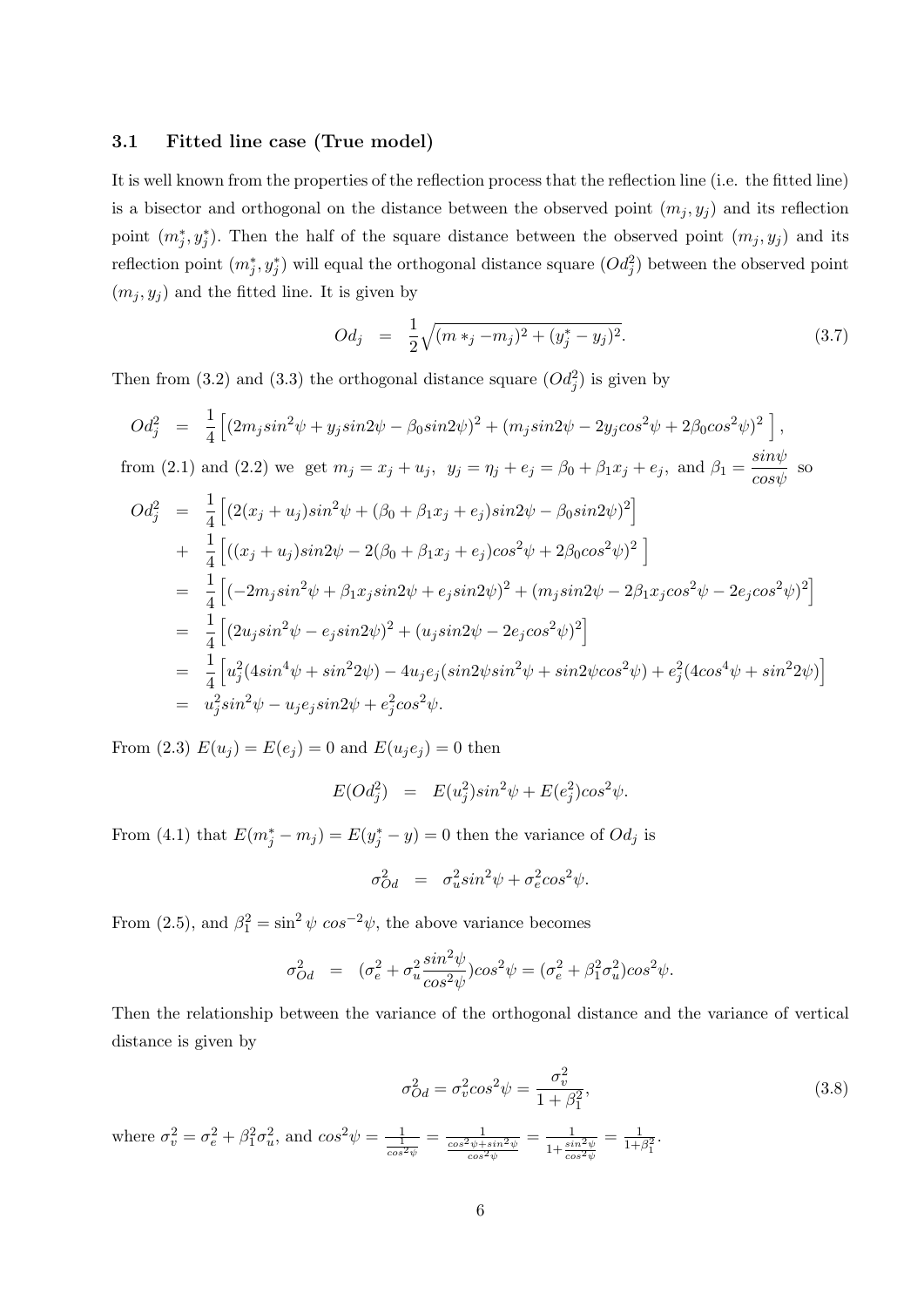Note that both vertical and orthogonal distances are measured as the distance between the observed point  $(m_j, y_j)$  and the fitted line, but it does not measure the distance between the observed point  $(m_j, y_j)$  and the unobserved point  $(x_j, \eta_j)$ . Under certain assumptions such as  $\lambda = 1$  or  $\beta_1 = 1$ the distance between the observed point and the unobserved point is equal to the double of the orthogonal distance, where the distance between the observed point and the unobserved point is given by

$$
Pd = \sqrt{(m_j - x_j)^2 + (y_j - \eta_j)^2} = \sqrt{u_j^2 + e_j^2},
$$

where  $u_j$ , and  $e_j$  are the measurement errors in the explanatory and response variables respectively. From  $(2.3)$  the variance of the  $(Pd)$  distance is

$$
\sigma_{Pd}^2 = \sigma_e^2 + \sigma_u^2.
$$

From (2.5) and when  $\lambda = 1$ ,

$$
\sigma_{Pd}^2 = 2\sigma_e^2.
$$

#### **3.2 Unfitted line case (ME model)**

In order to find the relationship between the orthogonal (*Om*) and vertical (*v*) distances of the observed point  $(m_j, y_j)$  and the unfitted line  $(\hat{y}_j = \hat{\beta}_{0m} + \hat{\beta}_{1m} m_j)$  for the model (2.4), let  $(m_j^{**}, y_j^{**})$ be the reflection point of  $(m_j, y_j)$  about the unfitted line as following:

$$
m_j^{**} = m_j \cos 2\hat{\theta} + (y_j - \hat{\beta}_{0m}) \sin 2\hat{\theta},\tag{3.9}
$$

$$
y_j^{**} = m_j \sin 2\hat{\theta} - (y_j - \hat{\beta}_{0m}) \cos 2\hat{\theta} + \hat{\beta}_{0m},
$$
\n(3.10)

where  $\hat{\theta} = \tan^{-1}\hat{\beta}_{1m}, \hat{\beta}_{0m}$ , and  $\hat{\beta}_{1m}$ . The relationship between the sample variance of the orthogonal distance (*Om*) and vertical distance (*v*)*,* as similar to the first case it is given by

$$
Om_j = \frac{1}{2} \sqrt{(m_j^{**} - m_j)^2 + (y_j^{**} - y_j)^2}.
$$
\n(3.11)

Then from (3.9), (3.10) and (3.11) the orthogonal distance square  $(Om_j^2)$  is given by

$$
Om_{j}^{2} = \frac{1}{4} \left[ (m_{j}cos2\hat{\theta} + (y_{j} - \hat{\beta}_{0m})sin2\hat{\theta} - m_{j})^{2} + (m_{j}sin2\hat{\theta} - (y_{j} - \hat{\beta}_{0m})cos2\hat{\theta} + \hat{\beta}_{0m} - y_{j})^{2} \right]
$$
  
\n
$$
= \frac{1}{4} \left[ (-2m_{j}sin^{2}\hat{\theta} + y_{j}sin2\hat{\theta} - \hat{\beta}_{0m}sin2\hat{\theta})^{2} + (m_{j}sin2\hat{\theta} - 2y_{j}cos^{2}\hat{\theta} - 2\hat{\beta}_{0m}cos^{2}\hat{\theta})^{2}, \right]
$$
  
\nwhere  $\hat{\beta}_{0m} = \bar{y} - \hat{\beta}_{1m}\bar{m}$ , then  
\n
$$
Om_{j}^{2} = \frac{1}{4} \left[ ((y_{j} - \bar{y})sin2\hat{\theta} - 2(m_{j} - \bar{m})sin^{2}\hat{\theta})^{2} + ((m_{j} - \bar{m})sin2\hat{\theta} - 2(y_{j} - \bar{y})cos^{2}\hat{\theta})^{2} \right]
$$
  
\n
$$
= \frac{1}{4} \left[ (y_{j} - \bar{y})^{2}sin^{2}2\hat{\theta} - 4(y_{j} - \bar{y})(m_{j} - \bar{m})sin2\hat{\theta}sin^{2}\hat{\theta} + 4(m_{j} - \bar{m})^{2}sin^{4}\hat{\theta} \right]
$$
  
\n
$$
+ \frac{1}{4} \left[ (m_{j} - \bar{m})^{2}sin^{2}2\hat{\theta} - 4(y_{j} - \bar{y})(m_{j} - \bar{m})sin2\hat{\theta}cos^{2}\hat{\theta} + 4(y_{j} - \bar{y})^{2}cos^{4}\hat{\theta} \right]
$$
  
\n
$$
= \frac{1}{4} \left[ 4(m_{j} - \bar{m})^{2}sin^{2}\hat{\theta} - 4(y_{j} - \bar{y})(m_{j} - \bar{m})sin2\hat{\theta} + 4(y_{j} - \bar{y})^{2}cos^{2}\hat{\theta} \right].
$$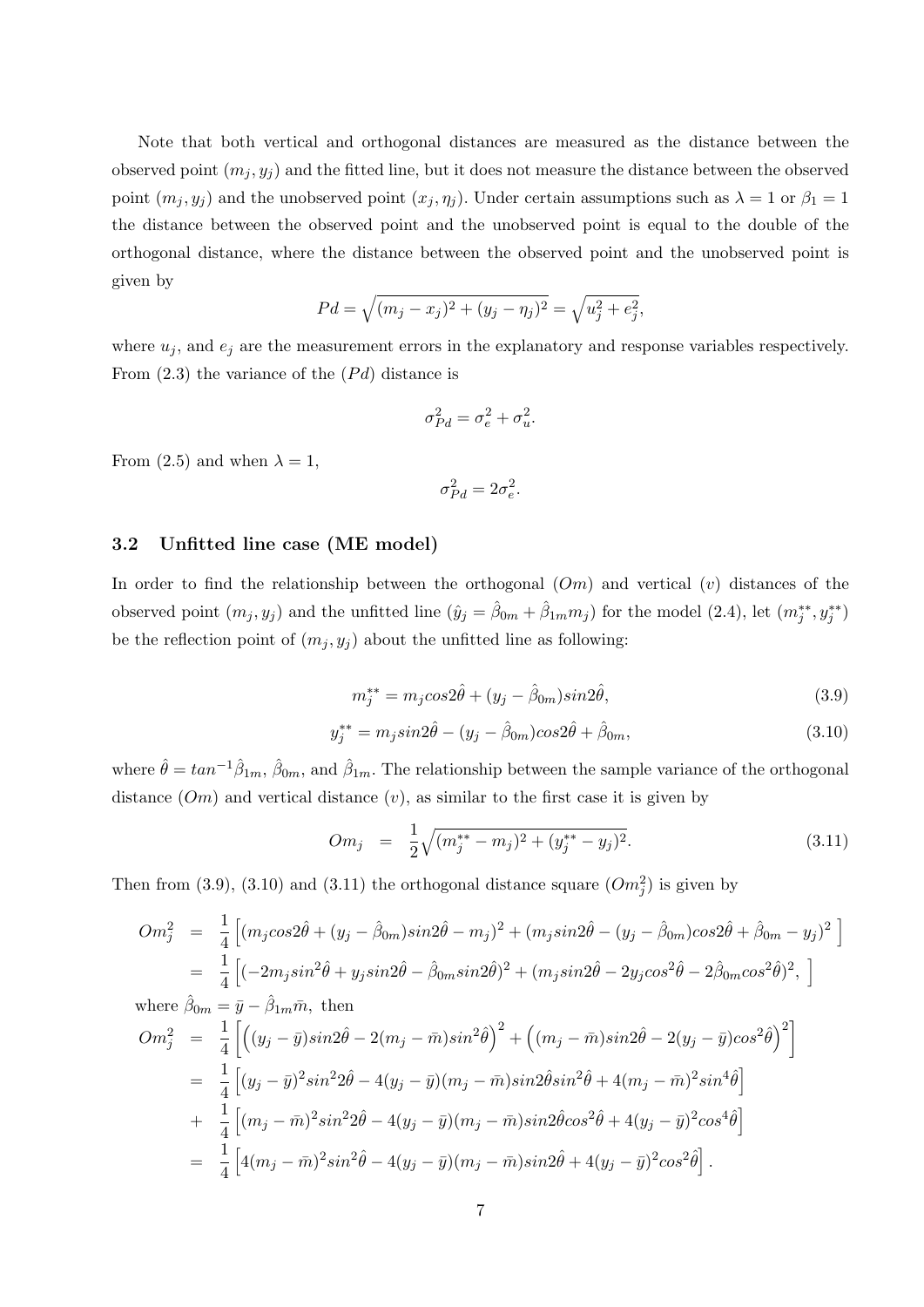By taking sum over j, we get

$$
\sum_{j=1}^{n} Om_j^2 = \sum_{j=1}^{n} (m_j - \bar{m})^2 sin^2 \hat{\theta} - \sum_{j=1}^{n} (y_j - \bar{y})(m_j - \bar{m}) sin2\hat{\theta} + \sum_{j=1}^{n} (y_j - \bar{y})^2 cos^2 \hat{\theta},
$$

Then from Theorem 3.1 and (3.11) the mean of *Om* equals zero, and hence

$$
\frac{S_{Om}^2}{\cos^2 \hat{\theta}} = \hat{\beta}_{1m}^2 S_m^2 - 2\hat{\beta}_{1m} S_{xy} + S_y^2 = S_y^2 - \hat{\beta}_{1m} S_{xy} = S_v^2, \nS_{Om}^2 = S_v^2 \cos^2 \hat{\theta} = \frac{S_v^2}{1 + \hat{\beta}_{1m}^2},
$$
\n(3.12)

where  $S_v^2$  is estimator of  $\sigma_v^2 = \sigma_e^2 + \beta_1^2 \sigma_u^2$ . So in general (3.12) could be rewritten as

$$
\sigma_{Om}^2 = \sigma_v^2 \cos^2 \theta = \frac{\sigma_v^2}{1 + \beta_{Im}^2}.
$$
\n(3.13)

From (3.8) and (3.13) the relationship between the orthogonal distances for the two cases becomes

$$
\sigma_{Od}^2 = \sigma_{Om}^2 \frac{\cos^2 \psi}{\cos^2 \theta} = \sigma_{Om}^2 \left( \frac{1 + \beta_{1m}^2}{1 + \beta_1^2} \right). \tag{3.14}
$$

Note that in general,  $\sigma_{Od}^2 < \sigma_{Om}^2$ , and they are equal if and only if there is no measurement error. Therefore, any method to minimize  $\sigma_{Om}^2$ , will not work well, and that is what is happening with the geometric mean method. The next section will show that the GM method is minimizing  $\sigma_{Om}^2$ , rather than  $\sigma_{Od}^2$ .

## **4 The geometric mean estimator**

One of the simple approaches to handle the measurement error in the regression analysis is the geometric mean (GM) functional relationship, initially proposed by Teissier (1948) and later by Barker et al. (1988) (cf Draper and Yang, 1997). This estimator has frequently been mentioned in the literature for two reasons. First, when there is no basis for distinguishing between the response and explanatory variables. Second, to handle the measurement error when no prior information is available. The geometric mean method has received much attention from the experts, and some have suggested that it is more useful than the ordinary least squares method (see Sprent and Dolby, 1980).

The geometric mean estimator of the slope is the geometric mean of the slope of *y* on *m* regression line, and the reciprocal of the slope of *m* on *y* regression line, where *m* and *y* both are random (see Leng et al. 2007). It is given by

$$
\hat{\beta}_{1G} = sgn(SP_{my}) \sqrt{\frac{SS_y}{SS_m}} = sgn(Sp_{my}) \left(\frac{S_y}{S_m}\right) ,
$$

where  $SS_m = \sum_{j=1}^n (m_j - \bar{m})^2$ ,  $SS_y = \sum_{j=1}^n (y_j - \bar{y})^2$ ,  $SP_{my} = \sum_{j=1}^n (m_j - \bar{m})(y_j - \bar{y})$ , and  $S_y$  and *S<sup>m</sup>* are the standard deviation of *y* and *m* respectively.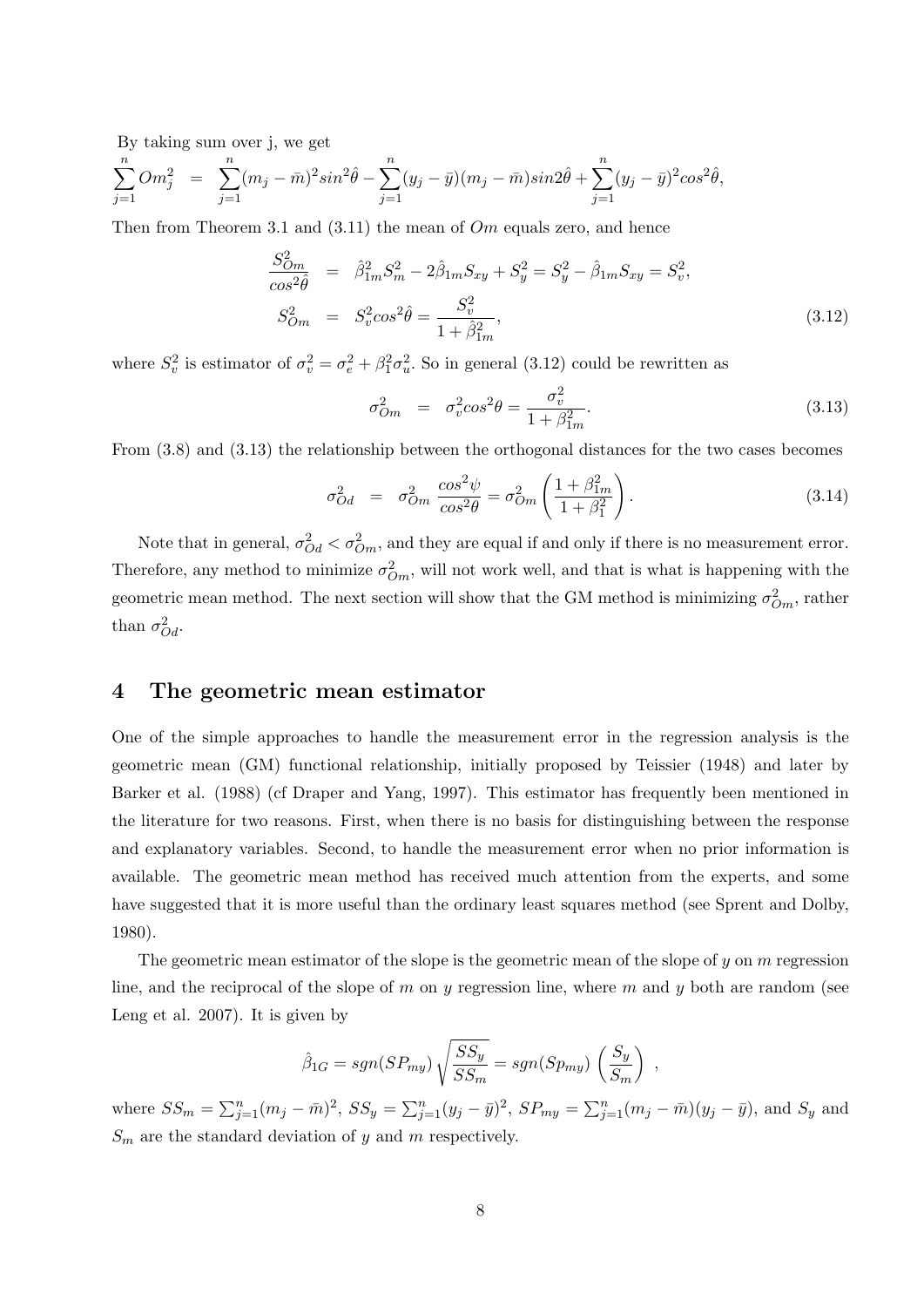In the literature, the geometric mean regression is also known as the standardized major axis (MA) (cf. Warton et al., (2006)). It is also known as reduced major axis (RMA), or the line of organic correlation (cf Tessier, 1948, Kermack and Haldane, 1950, Ricker, 1973). In physics it is known as a type of standard weighting model (Machonald and Thompson, 1992), while the astronomers call it Strömberg's impartial line (Feigelson and Babu, 1992).

A host of recent publications indicate that using the GM or RMA is necessary and sufficient to fit the straight line when both the response and explanatory variables are subject to errors (see Levinton and Allen, 2005, Zimmerman et al. 2005, Sladek et al. 2006, and Vincent and Lailvaux, 2006). While Jolicoeur (1975) and Spernt and Dolby (1980) pointed out that the GM estimator is unbiased if and only if

$$
\lambda = \frac{\sigma_y^2}{\sigma_m^2} \quad \text{or} \quad \lambda = \beta_1^2 \; .
$$

But several other studies indicate that this assumption is unrealistic (cf Sprent and Dolby, 1980).

It is commonly recommended to use the geometric mean estimator without mentioning the justifications (Smith, 2009). Jolicoeur (1975) stated that it is difficult to interpret the meaning of the slope of the geometric mean regression. However, the common believe is the geometric mean regression minimizes the vertical and horizontal distances between the observed points and the fitted line [Halfon (1985) and Draper and Yang (1997)].

#### **4.1 Derivation of the geometric mean estimator**

This section demonstrates that the current geometric mean (GM) estimator is define based on the principle of minimizing the orthogonal  $(Om)$  distance of the observed point  $(m_i, y_i)$  and the unfitted line  $(\hat{y}_j = \hat{\beta}_{0m} + \hat{\beta}_{1m}m_j)$ , while it was intended that the GM estimator was derived based on the minimization of the orthogonal distance  $(Od)$  of the observed point  $(m_j, y_j)$  and the fitted line  $(\eta_j = \beta_0 + \beta_1 x_j)$ . From (3.12) the geometric mean estimator can be derived as

$$
Min SS_{Om} = SS_v cos^2 \hat{\theta} = \sum_{j=1}^{n} (y_j - \hat{\beta}_{0m} - \hat{\beta}_{1m} m_j)^2 cos^2 \hat{\theta},
$$
  
where  $SS_{Om} = (n-1)S_{Om}^2$ , and  $SS_v = (n-1)S_v^2$ ,  

$$
= \sum_{j=1}^{n} ((y_j - \bar{y}) - \hat{\beta}_{1m} (m_j - \bar{m}))^2 cos^2 \hat{\theta}
$$

$$
= \sum_{j=1}^{n} ((y_j - \bar{y}) cos \hat{\theta} - (m_j - \bar{m}) sin \hat{\theta})^2.
$$
(4.1)

Let  $L_1 = \sin \hat{\theta}$ , and  $L_2 = \cos \hat{\theta}$ . Then

$$
SS_{Om} = \sum_{j=1}^{n} ((y_j - \bar{y})L_2 - (m_j - \bar{m})L_1)^2.
$$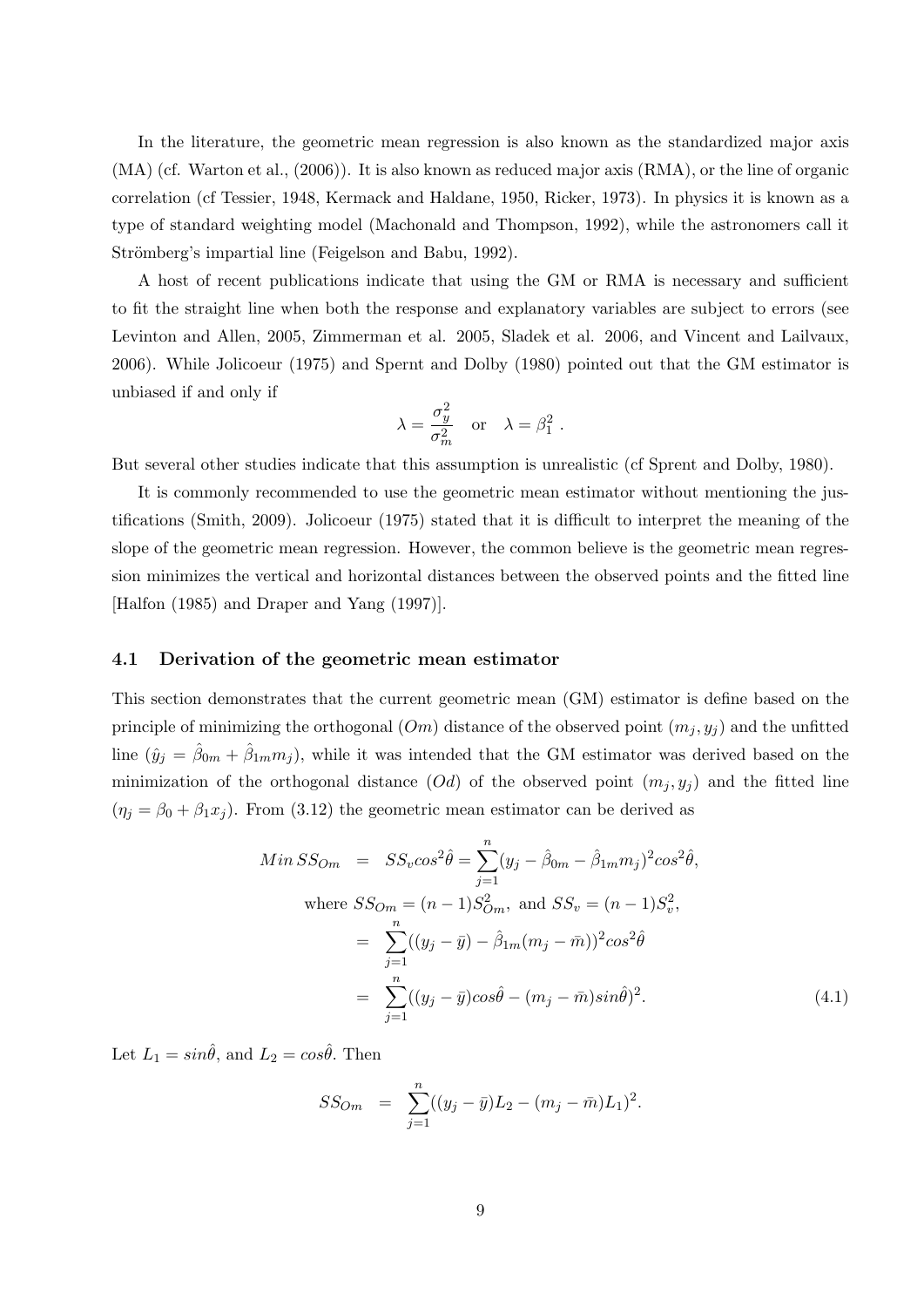Figure 1: Graph of distances between the observed point, fitted regression line, unobserved point, and unfitted regression line

Differentiation of  $SS_{Om}$  w.r.t.  $L_1$ , and  $L_2$  and setting them equal to zero, we get

$$
\frac{\partial SS_{Om}}{\partial L_1} = 2 \sum_{j=1}^n ((y_j - \bar{y})L_2 - (m_j - \bar{m})L_1)(-(m_j - \bar{m})) = 0,\nL_1 S_m^2 = L_2 S_{ym}, and\n\frac{\partial SS_{Om}}{\partial L_2} = 2 \sum_{j=1}^n ((y_j - \bar{y})L_2 - (m_j - \bar{m})L_1)(y_j - \bar{y}) = 0,\nL_2 S_y^2 = L_1 S_{ym}.
$$
\n(4.3)

From (4.1), (4.2), and  $\hat{\beta}_{1m} = \frac{L_1}{L_1}$  $\frac{L_1}{L_2}$  we get two estimators of the slope

$$
\hat{\beta}_1 = \frac{S_{ym}}{S_m^2} \text{ and } \hat{\beta}_2 = \frac{S_y^2}{S_{ym}} \tag{4.4}
$$

Then the geometric mean of the estimators in (4.4) is the GM estimator, that is,

$$
\hat{\beta}_{1G}=sgn\{S_{ym}\}\sqrt{\frac{S_y^2}{S_m^2}}.
$$

Obviously, the above GM estimator is derived by minimizing the orthogonal distance between the observed point  $(m_j, y_j)$  and unfitted line. Therefore, it does not minimize the distance between the observed point  $(m_j, y_j)$  and the fitted regression line.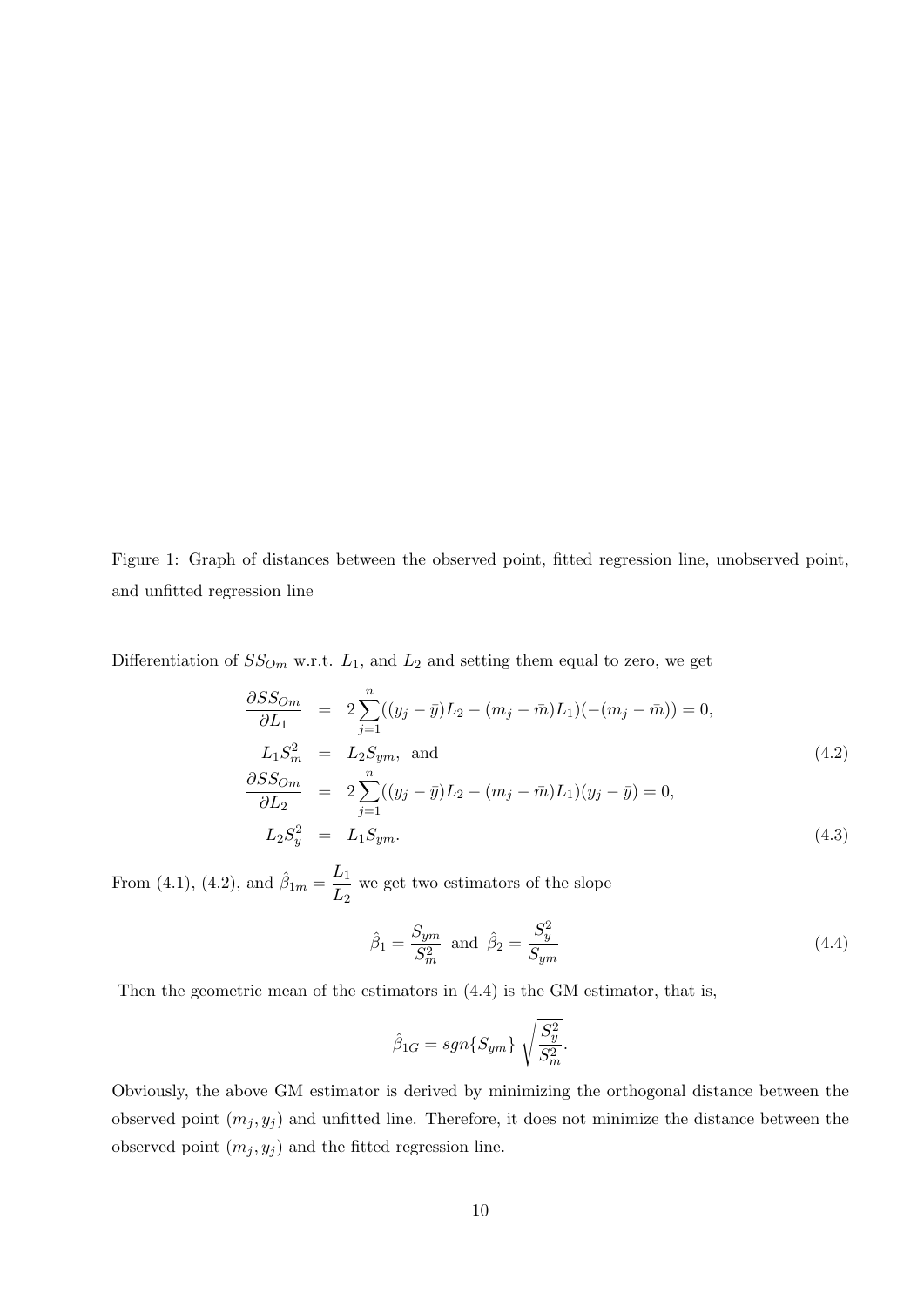## **5 Proposed weighted geometric mean estimator**

The proposed weighted geometric mean (WG) estimator minimizes the orthogonal distance between the observed point  $(m_j, y_j)$  and the unfitted regression line. This estimator is based on the relationship (3.13) between the vertical and orthogonal distances of the observed points and the unfitted regression line. The WG estimator is derived from equations (4.3) and (4.4).

Multiply equation (4.2) by  $S_y^2$ , and equation (4.3) by  $S_{ym}$ , we get

$$
L_1 S_m^2 S_y^2 = L_2 S_{ym} S_y^2 \tag{5.1}
$$

$$
L_1 S_{ym}^2 = L_2 S_{ym} S_y^2, \tag{5.2}
$$

from equation  $(5.1)$  plus equation  $(5.2)$  we get

$$
L_1(S_m^2 S_y^2 + S_{ym}^2) = L_2 2S_{ym} S_y^2
$$
  

$$
(S_m^2 S_y^2 + S_{ym}^2) sin\hat{\theta} = 2S_{ym} S_y^2 cos\hat{\theta}.
$$

Hence the proposed estimator which considered it as a weighted geometric mean (WG) estimator is given by

$$
\hat{\beta}_{1WG} = \frac{\sin\hat{\theta}}{\cos\hat{\theta}} = \frac{2S_{ym}S_y^2}{S_y^2S_m^2 + S_{ym}^2}.\tag{5.3}
$$

This estimator could be simplified as follow

$$
\hat{\beta}_{1WG} = \frac{2S_y^2 S_m^{-2}}{S_y^2 S_{ym}^{-1} + S_{ym} S_m^{-2}} \n= \frac{2\hat{\beta}_{1G}^2}{(\hat{\beta}_1 + \hat{\beta}_2)} = \mathcal{W} \hat{\beta}_{1G},
$$
\n(5.4)

where  $W = \frac{\hat{\beta}_{1G}}{\hat{\beta}}$ *<sup>β</sup>*ˆ*OLS−mean , <sup>β</sup>*ˆ*OLS−mean* is obtained by taking the arithmetic mean of the slopes of the two ordinary least squares regression lines of  $OLS(y/m)$  and  $OLS(m/y)$ . Note if the geometric mean estimator (GME) is equal to OLS-mean estimator, then the proposed weighted geometric mean estimator (WGE) is equal to both the geometric mean and OLS-mean estimators, because  $W$  is equal to one.

The reasons for suggesting weighted geometric mean estimator (WGE) instead of the geometric mean estimator, and OLS-bisector estimator will be apparent from the results of the next section.

## **6 Simulation studies**

In this section we compare the proposed WG estimator with the GM and OLS-bisector estimators for a wide range of values of  $\lambda$  (0.08  $\leq \lambda \leq 100$ ).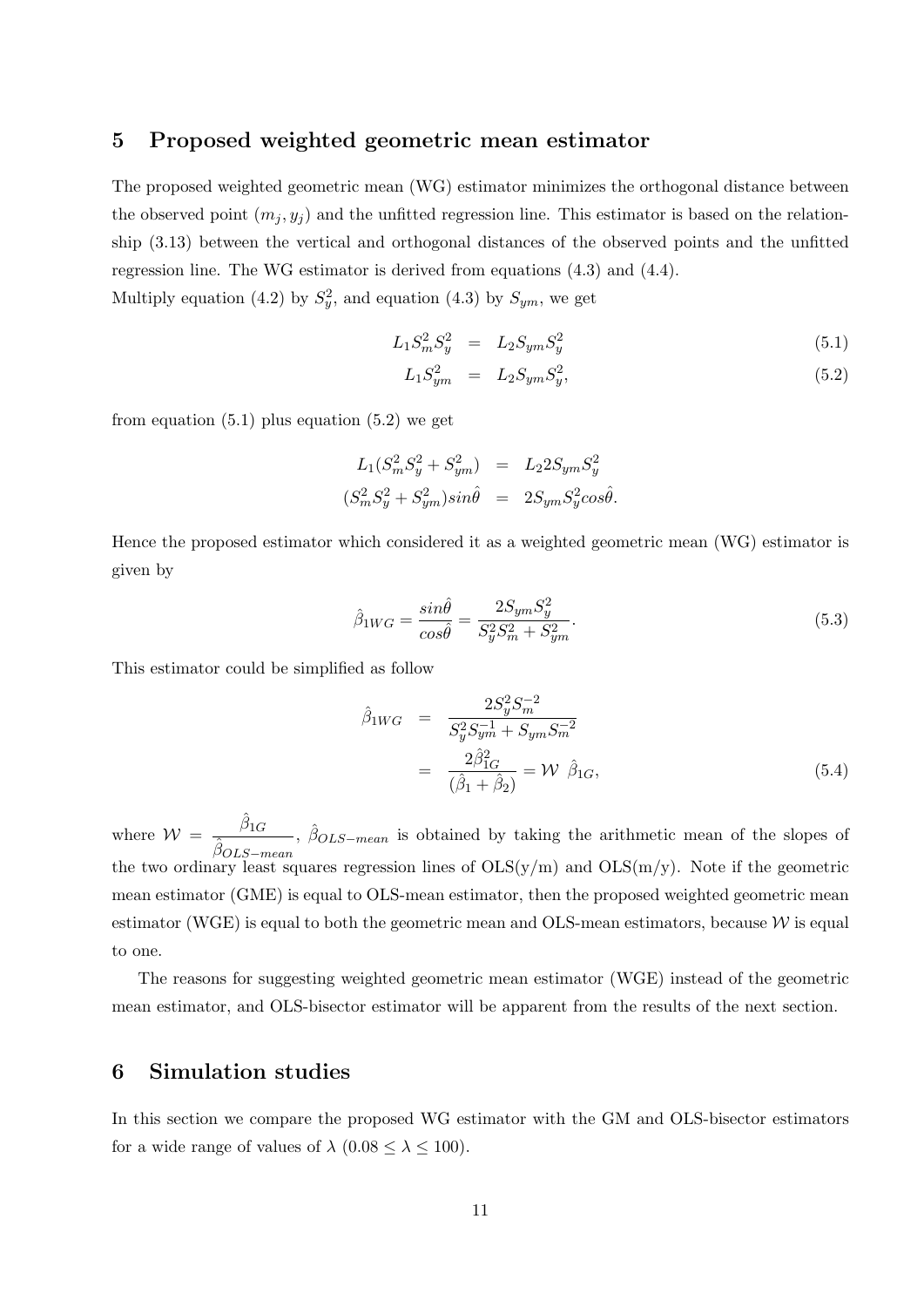Figure 2: Graph of the mean slope of estimators, and the mean absolute error when the parameters  $\beta_0 = 20, \beta_1 = 0.55$  and  $0.08 \leq \lambda \leq 100$ .

We perform large scale simulations to illustrate that the proposed estimator is asymptotically unbiased and consistent compared to the geometric mean estimator, and OLS-bisector estimator. The latter estimator is given by

$$
\hat{\beta}_{1OLS-B} = (\hat{\beta}_1 + \hat{\beta}_2)^{-1} \left[ \hat{\beta}_1 \hat{\beta}_2 - 1 + \sqrt{(1 + \hat{\beta}_1^2)(1 + \hat{\beta}_2^2)} \right],
$$

where  $\hat{\beta}_1 = \frac{S_{ym}}{C^2}$ *S*2 *m ,* and  $\hat{\beta}_2 =$ *S* 2 *y*  $\frac{y}{S_{my}}$ .

For the simulation, the data set is generated based on 1000 replications of samples size 100 of normal structural model as follows:

- 1. Generate 100 independent values  $x_1, \ldots, x_{100}$  of  $x \sim N(0, 8)$ .
- 2. Generate 100 independent values  $u_1, \ldots, u_{100}$  of  $u \sim N(0, 7)$ .
- 3. Generate 100 independent values  $e_1, \ldots, e_{100}$  of  $e \sim N(0, \sigma_e)$ , where  $2 \leq \sigma_e \leq 71$ , for each 1000 replications it is increased by 1.
- 4. Specify the values of  $\beta_0$  and  $\beta_1$  for the regression line.
- 5. Calculate the values of the three estimators and their mean absolute errors.

From Figures 1a-3a and under  $0.08 \le \lambda \le 100$ , the values of the OLS-bisector estimator are away from the true values of  $\beta_1$ , but it is much closer than those of the geometric mean estimator. The values of the geometric mean estimator (GME) are far above the true value of *β*1*.* The GME appears to be an over estimate of the slope, and it is more so far larger values of  $\beta_1$ . Clearly the proposed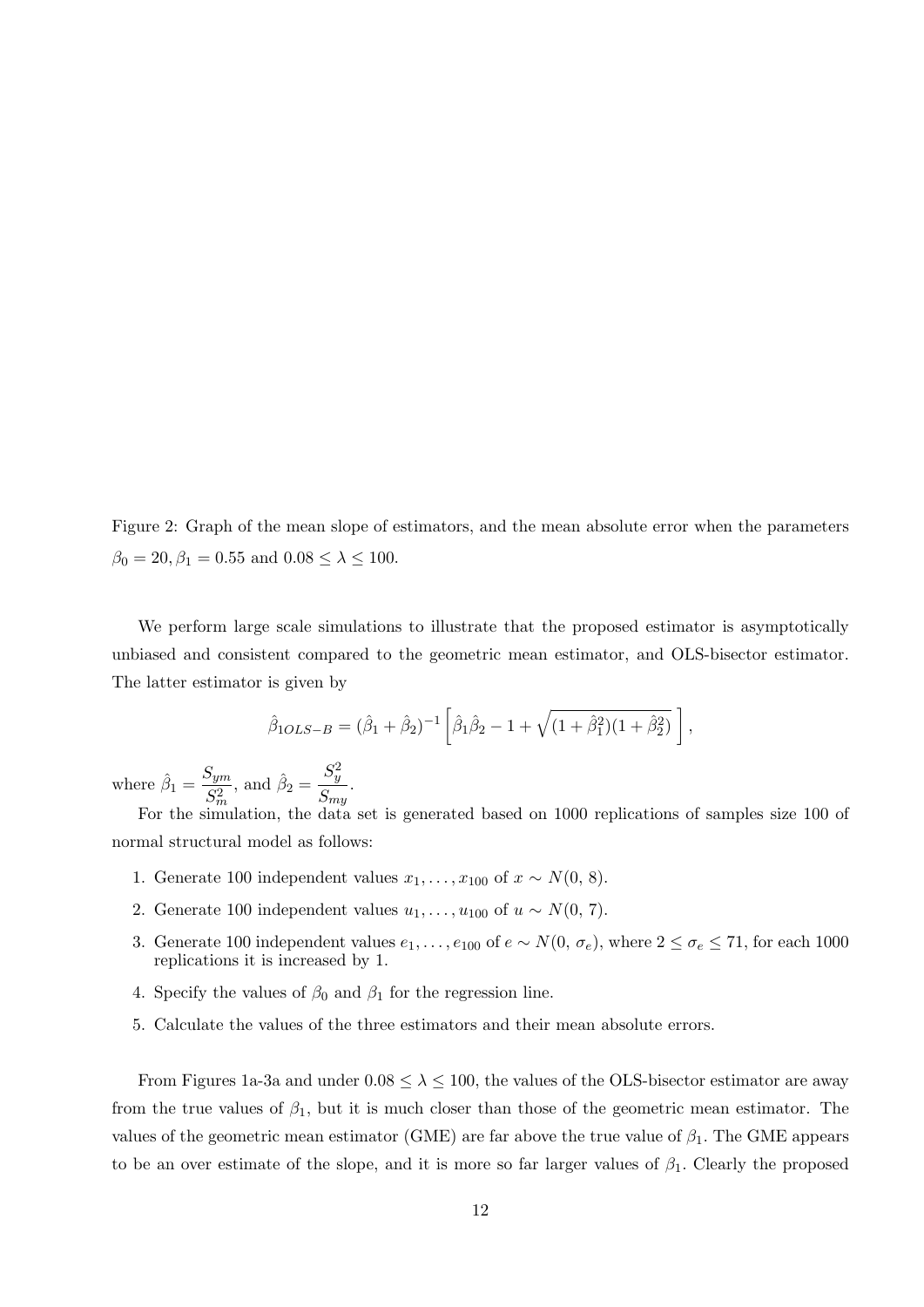

Figure 3: Graph of the mean slope of estimators, and the mean absolute error when the parameters  $\beta_0 = 27, \beta_1 = -0.75$  and  $0.08 \le \lambda \le 100$ .

Figure 4: Graph of the mean slope of estimators, and the mean absolute error when the parameters  $\beta_0 = -15, \beta_1 = 1.2$  and  $0.08 \le \lambda \le 100$ .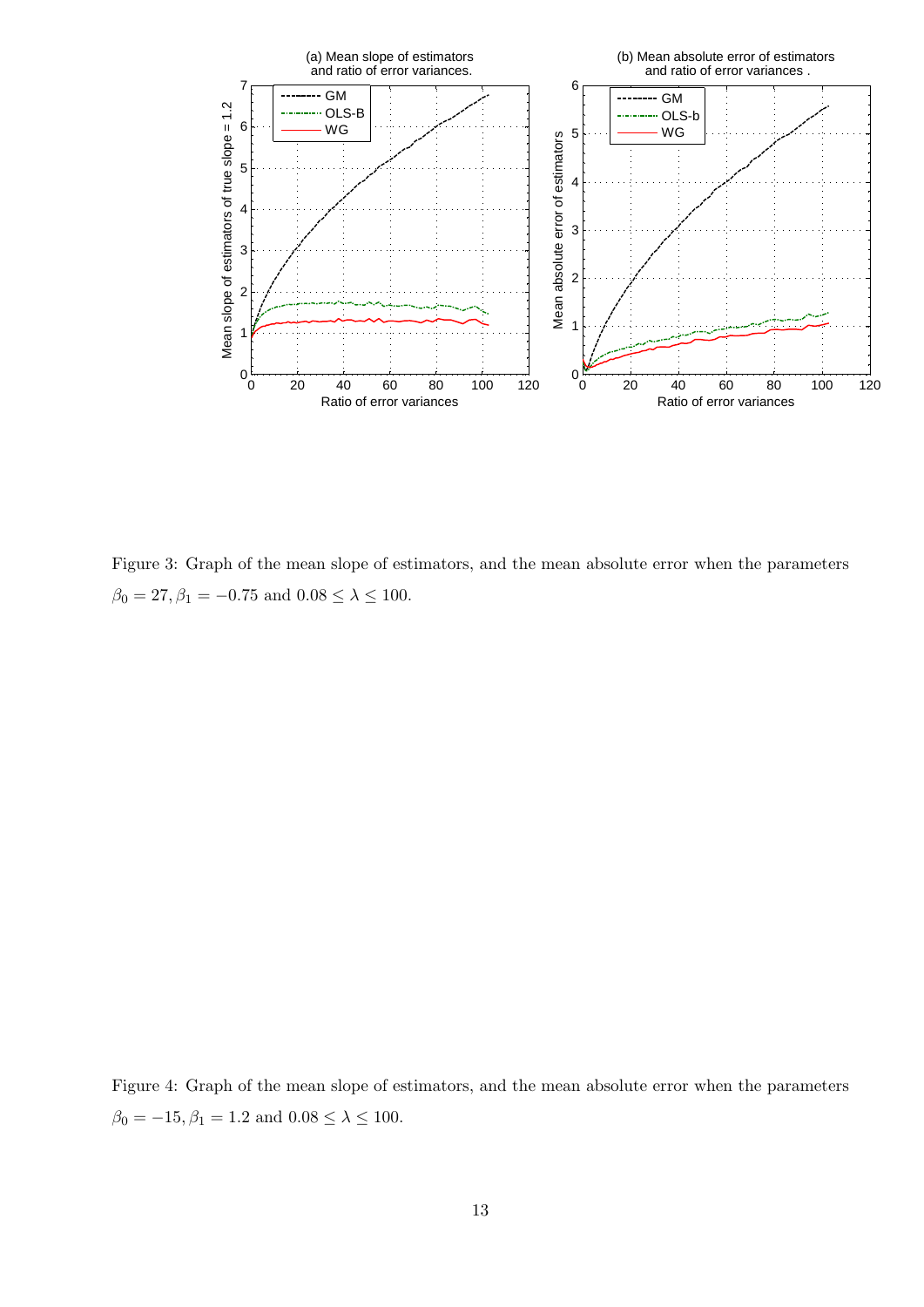

Table 1: Simulated mean values of the estimated slope and the mean absolute error for various selected values of the true intercept and slope when  $0.08 \leq \lambda \leq 100.$ 

| True slope | GМ        | OLS-B     | WG        | True model              |
|------------|-----------|-----------|-----------|-------------------------|
| 0.55       | 3.4981    | 0.9340    | 0.5904    | $\eta_i = 20 + 0.55x_i$ |
| (MAE)      | (2.9527)  | (0.9989)  | (0.5341)  |                         |
| $-0.75$    | $-3.5299$ | $-1.1455$ | $-0.7857$ | $\eta_i = 27 - 0.75x_i$ |
| (MAE)      | (2.7910)  | (0.8780)  | (0.5328)  |                         |
| 1.2        | 3.6321    | 1.5622    | 1.2213    | $\eta_i = -15 + 1.2x_i$ |
| (MAE)      | (2.4676)  | (0.6548)  | (0.5302)  |                         |

Figure 5: Graph of consistency evaluation of the mean slope of estimators, and the mean absolute error when the true  $\beta_1=0.5$  and large  $\lambda.$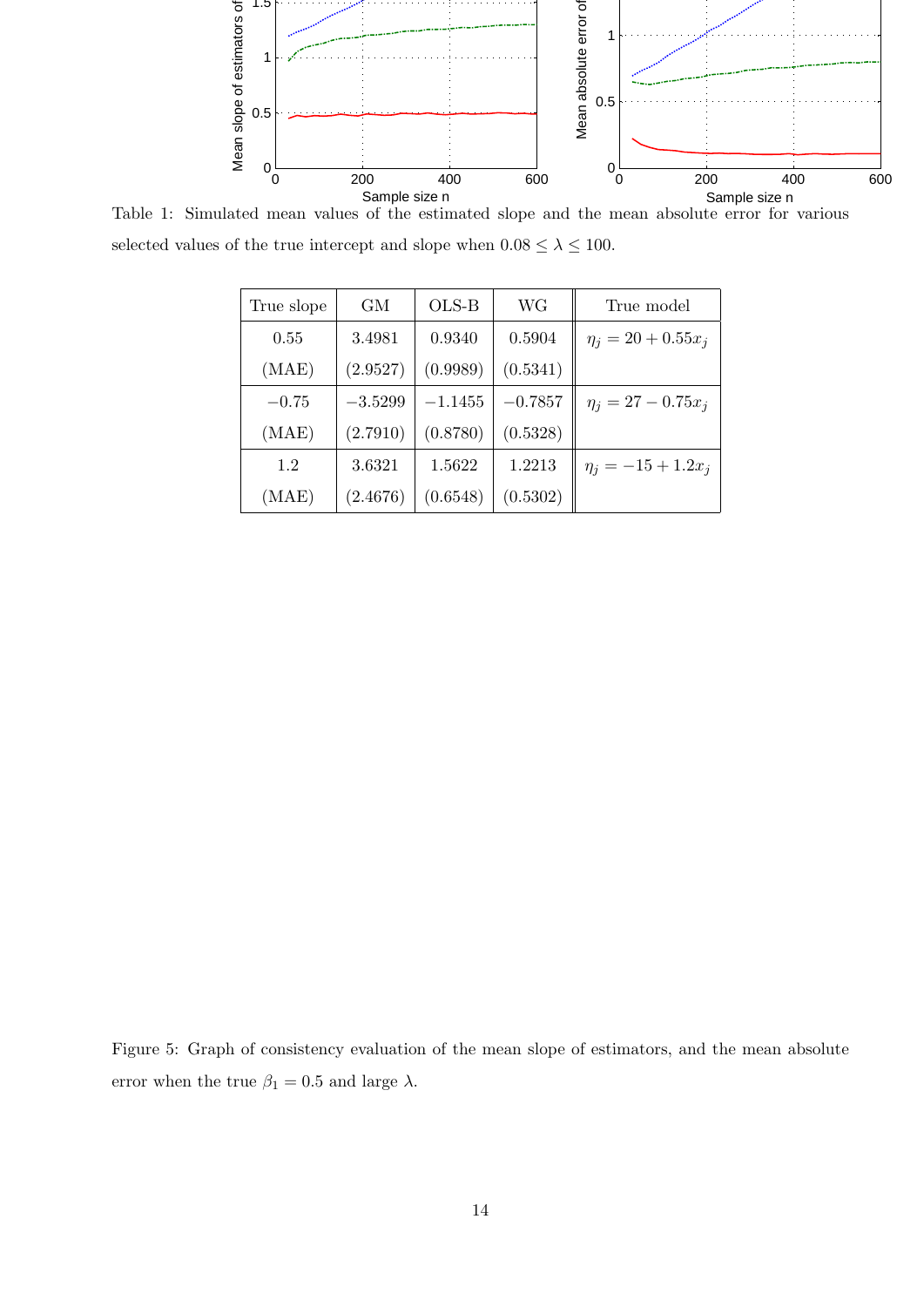Figure 6: Graph of consistency evaluation of the mean slope of estimators, and the mean absolute error when the true  $\beta_1 = 1$  and large  $\lambda$ .

WGE is much closer to the true values of  $\beta_1$  than other two estimators. It is clear, from Figures 1b-3b that the measurement error makes the mean absolute error of the geometric mean estimator the highest. While the mean absolute error of the OLS-bisector estimator appears to be smaller than those of the geometric mean estimator, they are not small. Obviously, the mean absolute error of the WGE is better and the smallest compared to the other estimators, and it seems to be stable over the range of selected ratio of error variances  $0.08 \leq \lambda \leq 100$ . Table 1 summarizes the results of the simulation studies which indicate that the proposed estimator is more precise than the other competing estimators. Sarach and Celik (2011) discussed eight different regression techniques, and pointed out that the OLS-bisector estimator is near to the real value than all other regression techniques, and the mean squares error of OLS-bisector is smaller than all other techniques. The current study reveals that the proposed WGE is consistently better than the OLS-bisector estimator in term of the closeness of  $\hat{\beta}_{1WG}$  to  $\beta_1$ , and the mean absolute error as shown in Figures 5 and 6.

## **7 Concluding Remarks**

This paper proposes a new estimator based on the mathematical relationship between the vertical and orthogonal distances of the observed points and the regression line. This estimator is appropriate to fitting a straight line when both variables are subject to measurement errors, especially when there is no basis for distinguishing between response and explanatory variables. This method is straightforward, and easy to implement.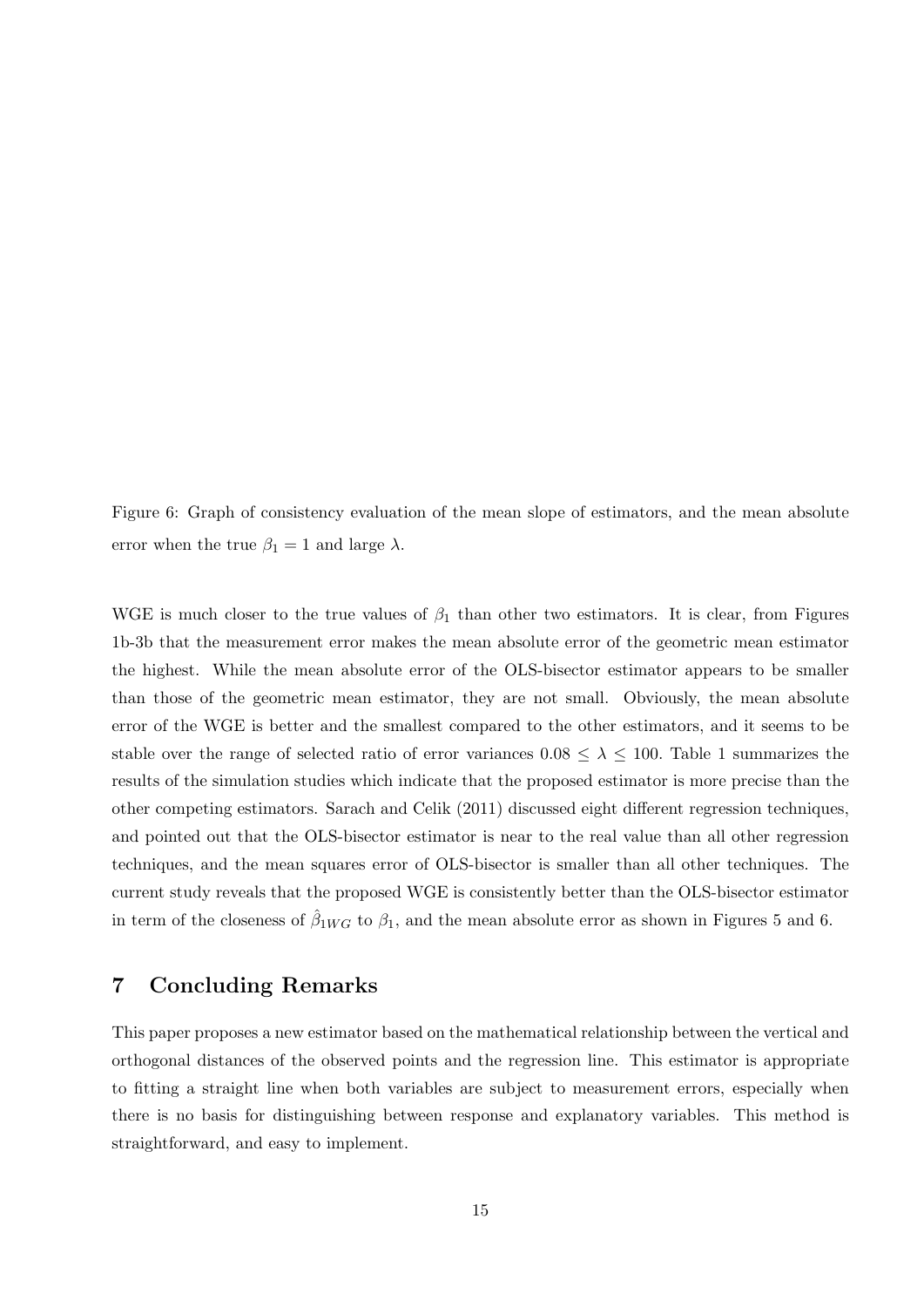Extensive simulation studies confirm that the values of the proposed WG estimator are always nearer to the true value of the slope more than the OLS-bisector, and the mean absolute error of WGE is consistently smaller than that of the OLS-bisector. Therefore, the proposed estimator possesses better statistical proprieties than the geometric mean and OLS-bisector estimators. The new method is stable and works well for different sample sizes and for different values of  $\lambda$ .

#### **References**

Adcock, R J (1877). Note on the method of least squares. Analyst., 4, 183-184.

- Barker, F., Soh, Y C. and Evans, R J. (1988). Properties of the geometric mean functional relationship, Biometrics, 44(1), 279281.
- Bartlett, M S. (1949). Fitting a stright line when both variables are subject to error. Biometrics 5, 207-212.
- Burr, D. (1988). On Errors-in-Variables in Binary Regression-Berkson Case. J. Am. Statist. Assoc 83, 739-743.
- Cheng, C L, and Ness, J W. (1999). *Kendall's Library Of Statistics 6, Statistical Regression With Measurement Error*. New York: Wiley.
- Cragg, J G. (1997). Using higher moments to estimate the simple errors-in-variables model. The RAND Journal of Economics 28, 71-91.
- Dent B M. (1935). On observation of points connected by a linear relation. Proc. Physical Soc. London, 47, 92-108.
- Draper, N R. and Yang, Y. (1997). Generalization of the geometric mean functional relationship. Computational Statistics and Data Analysis 23 355-372.
- Durbin, J. (1954). Errors-in-variables. Int. Statist. Rev 22, 23-32.
- Feigelson E D, Babu G J. (1992). Linear regression in astronomy. II. Astrophys J 397, 5562.
- Freedman, L S, Fainberg, V, Kipnis, V, Midthune, D, and Caroll, R J. (2004). A New Method for Dealing with Measurement Error in Explanatory Variable of Regression Models. Biometrics 60, 172-181.
- Fuller, W A. (2006). *Measurement Error Models*. New Jersey: Wiley.
- Geary, R C. (1942). Inherent relations between random variables. Proc. R. Irish Acad. Sect. A 47, 36-67.
- Geary, R C. (1943). Relations between statistics: The general and the sampling problem when the samples are large. Proceedings of the Royal Irish Academy 49, 177-196.
- Geary, R C. (1948). Studies in relations between economics time series. Journal of the Royal Statistical Society, 10,158-172.
- Geary, R C. (1949). Determination of linear relations between systematic parts of variables with errors of observation the variances of which are unknown. Econometrica 17, 30-58.
- Halfon, E. (1085). Regression method in ecotoxicology: a better formulation using the geometric mean functional regression. Notes. Environ. Sci. Technol 19, 747-749.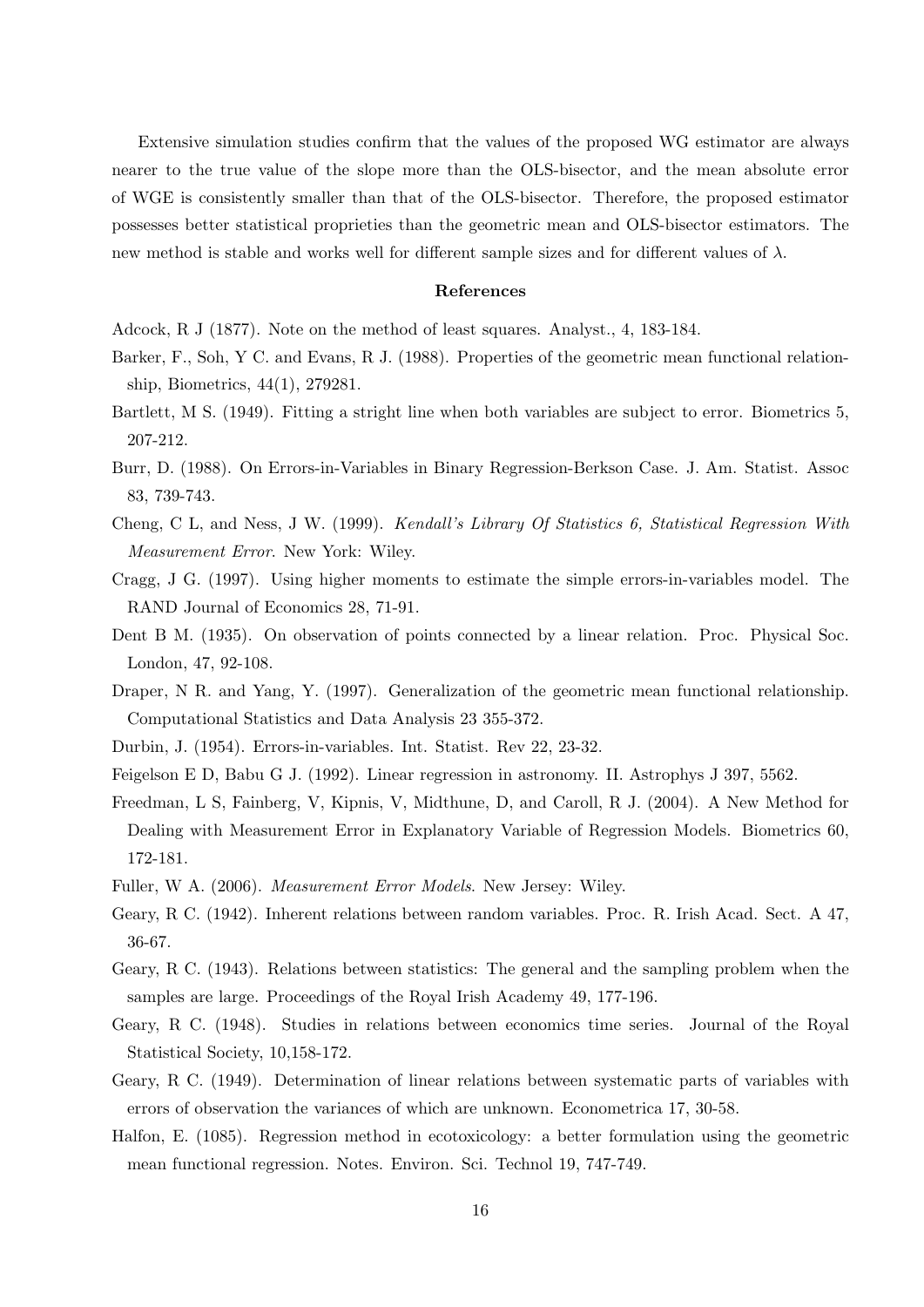- Halperin, M. (1961). Fitting of straight lines and prediction when both variables are subject to error. Jou. Amer. Statist. Assoc 56, 657-669.
- Isobe T, Feigelson ED, Akritas MG, Babu GJ. (1990). Linear regression in astronomy I. Astrophys. J. 364, 10413.
- Johnson, J. (1972). *Econometric Methods*. New York: McGraw Hill Book Company.
- Jolicouer, P. (1975). Linear regressions in fishery research: some comments. J. Fish. Res. Board Can. 32(8), 14911494.
- Kermack KA, Haldane JBS. (1950). Organic correlation and allometry. Biometrika 37, 3041.
- Leng L, T. Zhang, L Kleinman, and W. Zhu (2007). Ordinary least square regression, orthogonal regression, geometric mean regression and their applications in aerosol science. Journal of Physics Conference Series 78 012084-012088.
- Levinton JS, Allen BJ. (2005). The paradox of the weakening combatant: trade-off between closing force and gripping speed in a sexually selected combat structure. Funct Ecol 19, 159165.
- Ludbrook, J. (2010). Linear regression analysis for comparing two measurers or methods of measurement: But which regression?. Clinical and Experimental Pharmacology and Physiology 37, 692699.
- Macdonald J R, Thompson W J. (1992). Least-squares fitting when both variables contain errors: pitfalls and possibilities. Am J Physiol 60:6673.
- Madansky, A. (1959). The fitting of straight lines when both variables are subject to error. Jou. Amer. Statist. Assoc 54, 173-205.
- Maddala, G.S. (2001). *Introduction to Econometrics*. Prentice Hall International, Inc, Second edition.
- Pal, M. (1980). Consistent moment estimators of regression coecients in the presence of errors in variables. J. Econometrics 14, 349-364.
- Reiersøl, O. (1950). Identifiability of a linear relation between variables which are subject to error. Econometrica 18, 375-89.
- Ricker W. E. (1973). Linear regressions in Fishery research. J Fish. Res. Board Can 30, 409-434
- Riggs, D S, Guarnieri, J A and Addelman, S. (1978). Fitting straight line when both variables are subject to error. Life Sci 22, 1305-1360.
- Saqr, A. and Khan, S. (2011) Instrumental variable estimator of the slope parameter when the explanatory variable is subject to measurement error. In: 11th Islamic Countries Conference on Statistical Sciences (ICCSS-11), 19-22 Dec 2011, Lahore, Pakistan, pp. 39-53.
- Saqr, A. and Khan, S. (2012) Reflection method of estimation for measurement error models. Journal of Applied Probability and Statistics, 7 (2). pp. 71-88. ISSN 1930-6792
- Saqr, A. and Khan, S. (2012a) Slope estimator for the linear error-in-variables model. In: 12th Islamic Countries Conference on Statistical Sciences (ICCS 2012): Statistics for Everyone and Everywhere, 19-22 Dec 2012, Doha, Qatar, pp. 61-70.